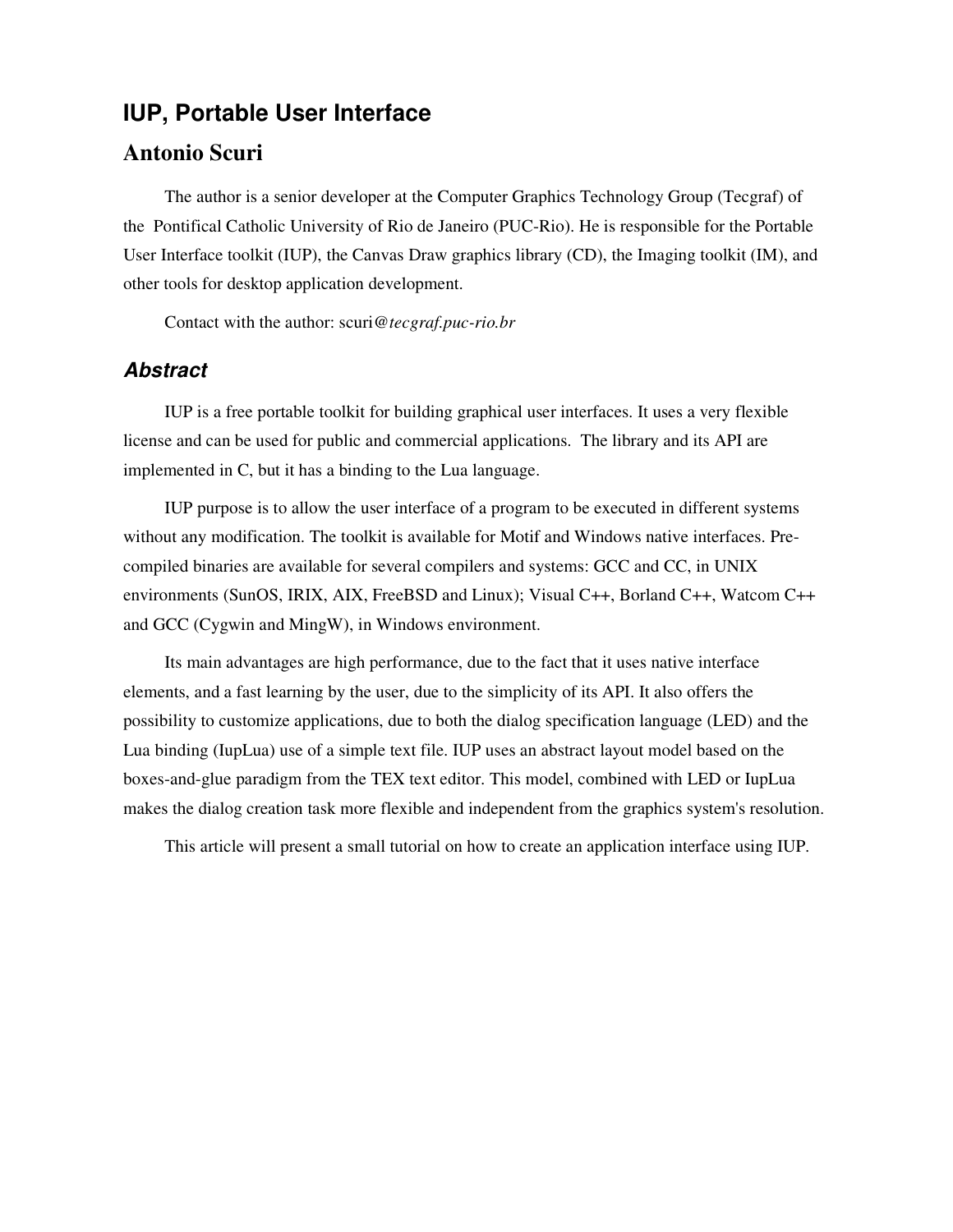

**Figure 1. Two-dimensional Frame Analysis Tool** 

## **Getting Started**

IUP has four important concepts that are implemented in a very different way from other toolkits.

*First* is the control creation time line. When a control is created it is not immediately mapped to the native system. So some attributes will not work until the control is mapped. The mapping is done when the dialog is shown or manually calling <u>IupMap</u> for the dialog. You can not map a control without inserting it into a dialog.

*Second* is the attribute system. IUP has only a few functions because it uses string attributes to access the properties of all controls. So get used to **IupSetAttribute** and **IupGetAttribute**, because you are going to use them a lot.

*Third* is the abstract layout positioning. IUP controls are never positioned in a specific  $(x,y)$ coordinate inside the dialog. The positioning is always calculated dynamically from the abstract layout hierarchy. So get used to the *IupFill*, *IupHbox* and *IupVbox* controls that allows you to position the controls in the dialog.

*Fourth* is the callback system. Because of the LED resource files IUP has an indirect form to associate a callback to a control. You must perform two steps: associate a C function with a name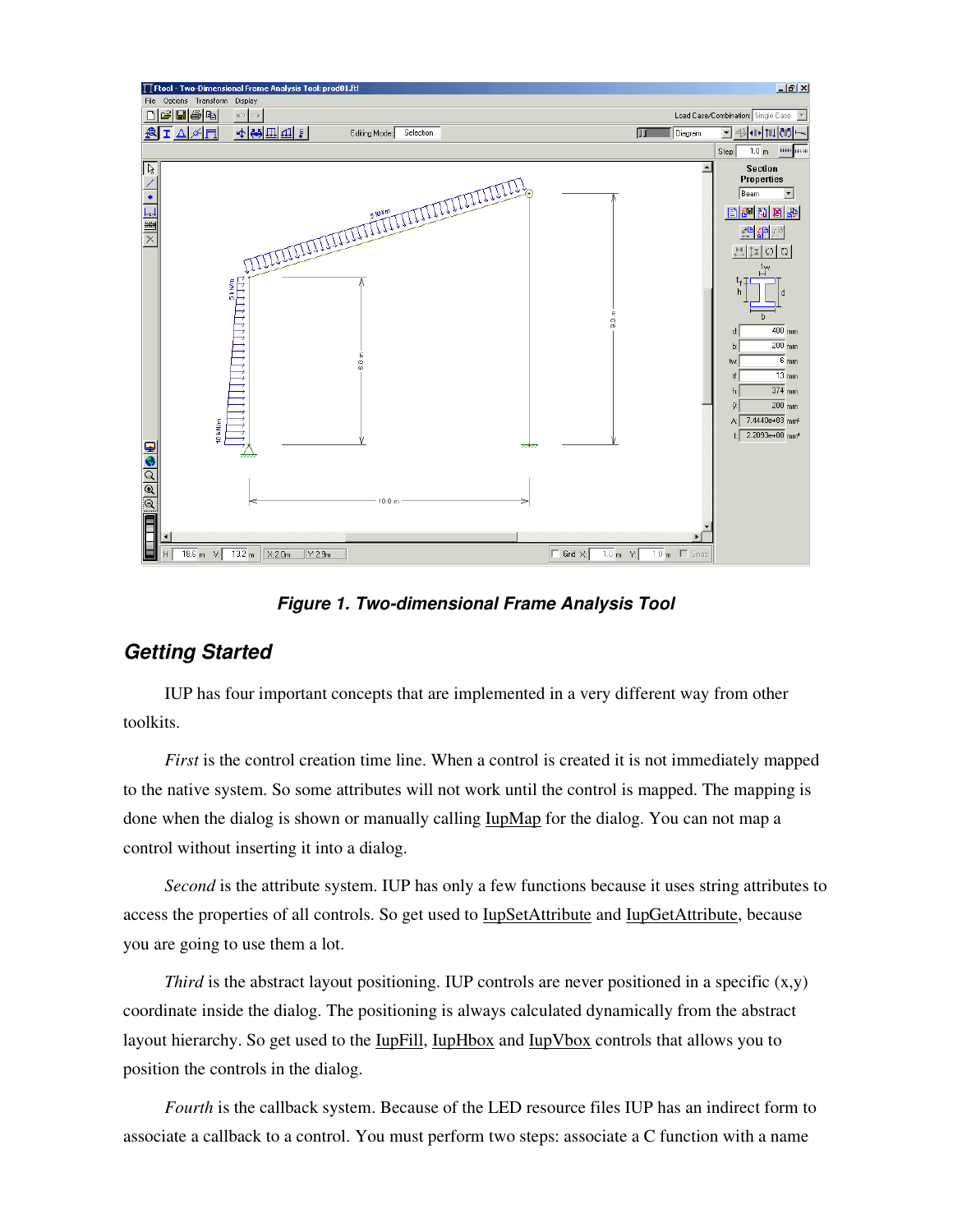using IupSetFunction, and associate the callback attribute with this name using IupSetAttribute.

LED is the original IUP resource file which has been deprecated in favor of IupLua files. But keep in mind that you can use IUP using only the C API.

### **Initialization**

Before calling any IUP function, IupOpen must be called to initialize the toolkit. At the end IupClose should be called so that the toolkit can free internal memory and close the interface system. Therefore, usually an application employing IUP will have a code in the main function similar to the one in Listing 1. To use IUP in Lua, additional initialization is necessary for Lua and for the IupLua binding.

#### **Listing 1. Initialization**

```
#include <iup.h> 
void main(void) 
{ 
     if (IupOpen() == IUP_ERROR) 
\left\{ \begin{array}{c} 1 \end{array} \right. fprintf(stderr, "Error Opening IUP."); 
         return; 
     } 
     appMainDialog(); 
     IupClose(); 
}
```
### **Hello World!**

The traditional "Hello World" program is quite simple, just replace  $\frac{appMainDialog()}{i}$  in Listing 1 by IupMessage("IUP", " Hello World!"). But it will be more interesting if you build your own dialog to display the message.

In IUP you will first create the elements that compose the dialog and then you create and show the dialog. For this dialog you will need a label for the message text and a button to close the dialog.

Listing 2 shows the implementation of the appMainDialog() function and Figure 2 its result (the font size was increased to improve print resolution). Listing 3 shows the equivalent code implemented in Lua.

The IUP dialog accepts only one child so the two controls must be inserted in a container, in this case a vertical box. The default alignment for a vertical box is at left, so it is changed to center.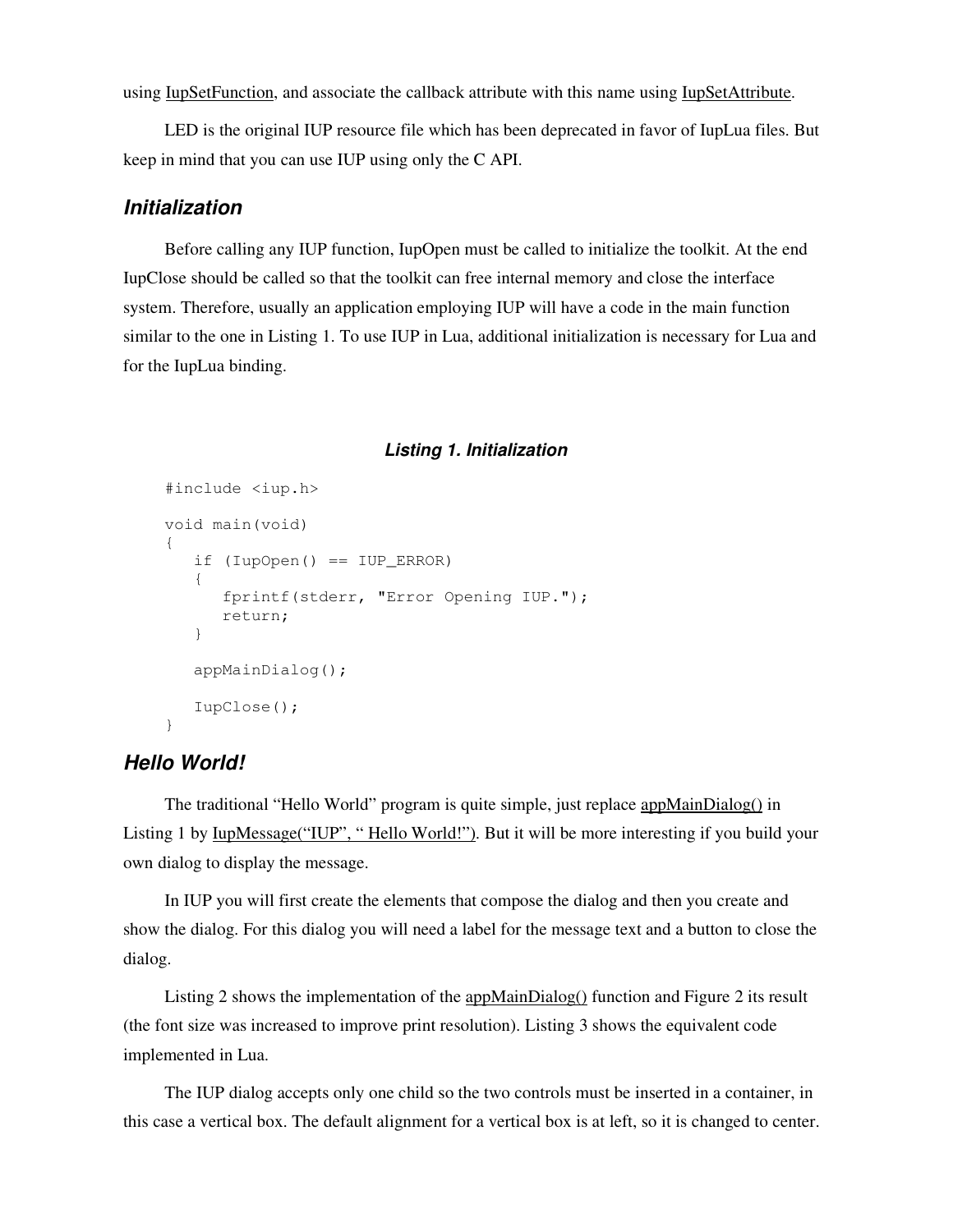Also margins and gap were set for the box.

To show the dialog IupShow is used, it will map and show the dialog, and return to continue program execution. But to process the events of the interface system IupMainLoop should be called at least once, there the execution will stop. To end the event loop the callback cbOK returns IUP\_CLOSE. This callback is activated when the "OK" button is pressed.

If the application already have called **IupMainLoop**, or if you want to show a modal dialog, instead of using IupShow+IupMainLoop, you should use IupPopup that will show the dialog and stops the execution until some callback returns IUP\_CLOSE. In this case only the IupPopup will be terminated.

Ate the end the dialog should be destroyed to avoid memory leaks. Notice that only the dialog is destroyed, the other child controls are automatically destroyed.

```
int cbOK(Ihandle* self) 
{ 
   return IUP_CLOSE; 
} 
void appMainDialog(void) 
{ 
    Ihandle *dlg, *vbx, *lbl, *btn; 
    lbl = IupLabel("Hello World!"); 
    /* sets title and callback name */ 
    btn = IupButton("OK", "cbOK"); 
    /* associates callback name to C function */ 
    IupSetFunction("cbOK", cbOK); 
    vbx = IupVbox(lbl, btn, NULL); 
    IupSetAttribute(vbx, "MARGIN", "15x15"); 
    IupSetAttribute(vbx, "GAP", "10"); 
    IupSetAttribute(vbx, "ALIGNMENT", "ACENTER"); 
   dlq = IupDialoq(vbx);
    IupSetAttribute(dlg, "TITLE", "IUP"); 
    IupShow(dlg); 
    /* The execution will stop here 
       to process events. */ 
    IupMainLoop(); 
    /* Only the dialog is destroyed. */ 
    IupDestroy(dlg); 
}
```
#### **Listing 2. Hello World!**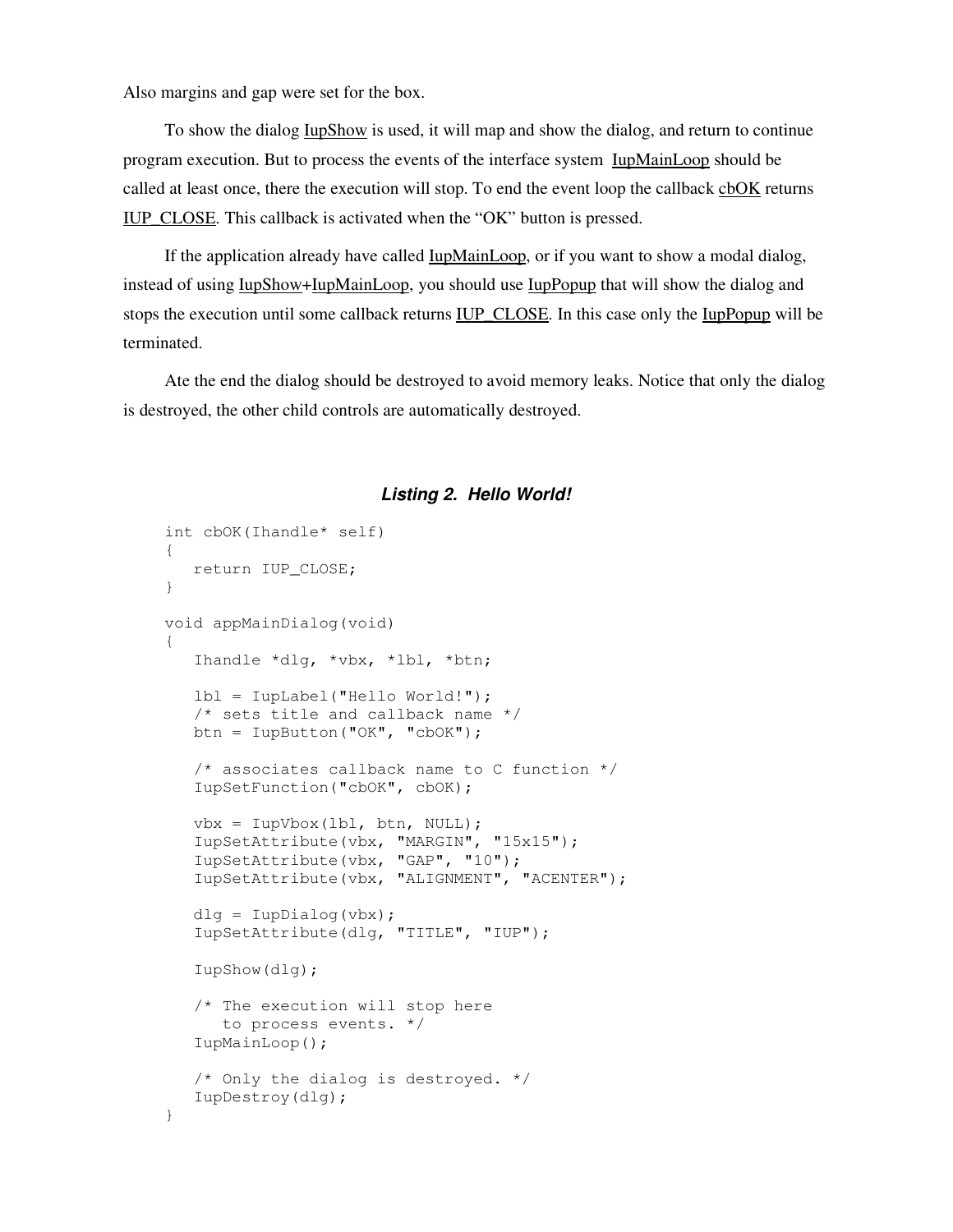```
function cbOK() 
   return iup.CLOSE 
end 
dlg = iup.dialog 
{ 
    iup.vbox 
    { 
        iup.label{title="Hello World!"}; 
        iup.button{title="OK", action=cbOK}, 
        gap="10", 
       alignment="ACENTER", 
       margin="15x15" 
    }; 
    title="IUP" 
} 
dlg:show() 
iup.MainLoop() 
dlg:destroy()
```


**Figure 2. Hello World!** 

# **Beyond Hello World**

Now that you know how attributes and callbacks work, lets take a look at a more rich example. This "typical" application will include a menu, a toolbar, some controls and a canvas. Listing 4 shows the implementation and Figure 3 its result.

The example demonstrates several aspects of IUP attributes and callbacks with a more complex layout than the Hello World example. The layout uses a vertical box to include two horizontal boxes: one for the "toolbar" of controls, and one for the radio frame and the canvas. The example also introduces two additional resources: images and menus; and shows how to manage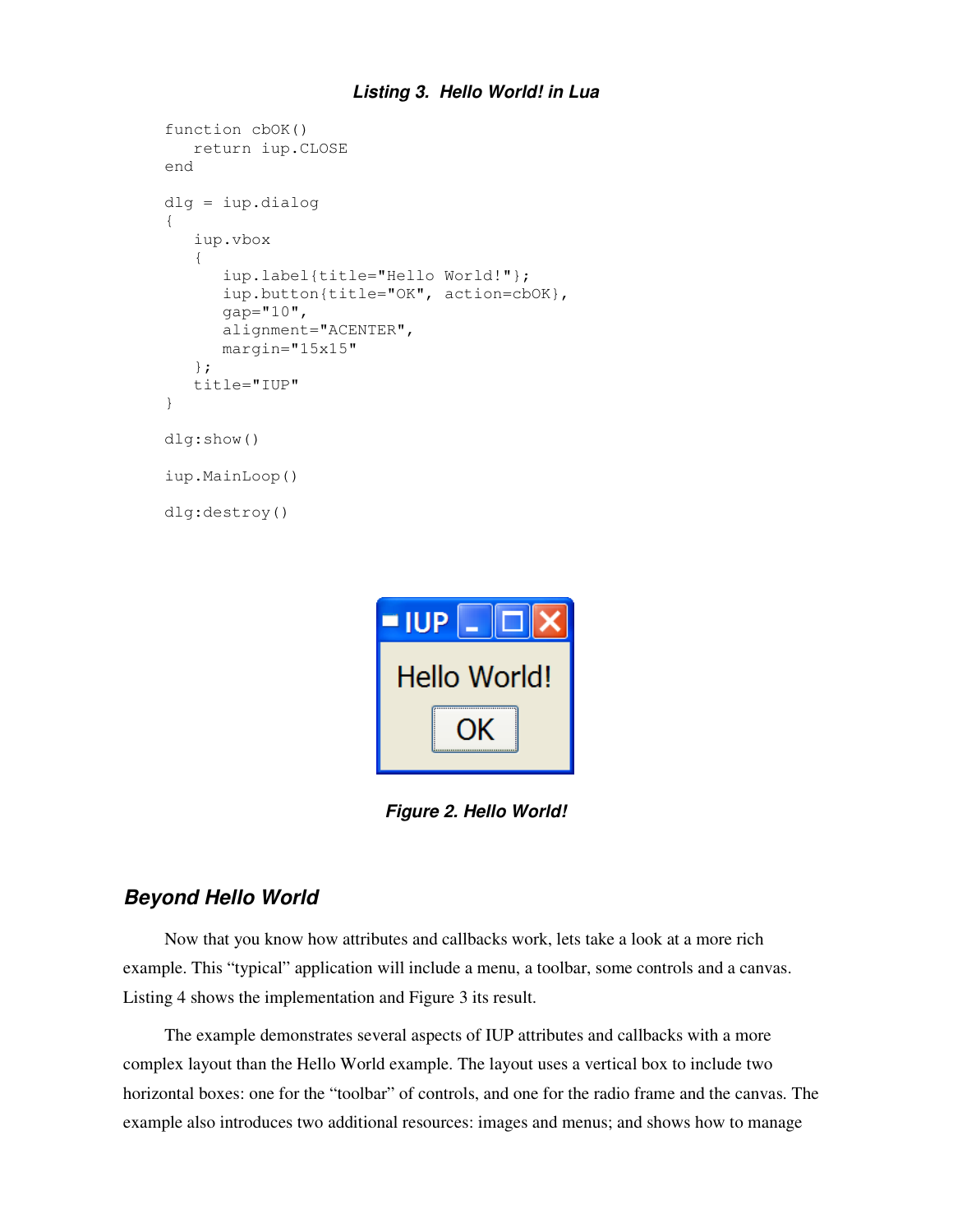one control from inside the callback of another control.

```
Listing 2. Beyond Hello World
```

```
/* this is the raw image data. 
    Images can be created in C, LED, Lua or 
    loaded from an image file using IupLoadImage. */
static char img_bits[] = 
{ 
 0,0,0,0,0,0,0,2,1,1,1,2,0,0,0,0,0,0,0 
,0,0,0,0,0,0,0,2,1,1,1,2,0,0,0,0,0,0,0 
,0,0,0,0,0,0,2,1,1,1,1,1,2,0,0,0,0,0,0 
,0,0,0,0,0,0,2,1,1,1,1,1,2,0,0,0,0,0,0 
,0,0,0,0,0,2,1,1,1,1,1,1,1,2,0,0,0,0,0 
,0,0,0,0,2,2,1,1,1,1,1,1,1,2,2,0,0,0,0 
,0,0,2,2,1,1,1,1,1,1,1,1,1,1,1,2,2,0,0 
,2,2,1,1,1,1,1,1,2,2,2,1,1,1,1,1,1,2,2 
,1,1,1,1,1,1,1,2,2,2,2,2,1,1,1,1,1,1,1 
,1,1,1,1,1,1,1,2,2,2,2,2,1,1,1,1,1,1,1 
,1,1,1,1,1,1,1,2,2,2,2,2,1,1,1,1,1,1,1 
,2,2,1,1,1,1,1,1,2,2,2,1,1,1,1,1,1,2,2 
,0,0,2,2,1,1,1,1,1,1,1,1,1,1,1,2,2,0,0 
,0,0,0,0,2,2,1,1,1,1,1,1,1,2,2,0,0,0,0 
,0,0,0,0,0,2,1,1,1,1,1,1,1,2,0,0,0,0,0 
,0,0,0,0,0,0,2,1,1,1,1,1,2,0,0,0,0,0,0 
,0,0,0,0,0,0,2,1,1,1,1,1,2,0,0,0,0,0,0 
,0,0,0,0,0,0,0,2,1,1,1,2,0,0,0,0,0,0,0 
,0,0,0,0,0,0,0,2,1,1,1,2,0,0,0,0,0,0,0 
}; 
int cbExit(Ihandle* self) 
{ 
    return IUP_CLOSE; 
} 
int cbAbout(Ihandle* self) 
{ 
    IupMessage("About", "IUP Beyond Hello World 1.0"); 
    return IUP_DEFAULT; 
} 
int cbColorList(Ihandle* self, char *t, int i, int v) 
{ 
    /* when an item is selected */ 
   if (v == 1) { 
       /* attribute inheritance will find the "appCanvas" in the 
dialog */ 
       Ihandle* cnv = (Ihandle*)IupGetAttribute(self, "appCanvas"); 
       switch(i) 
\{ case 1: 
          IupSetAttribute(cnv, "BGCOLOR", "255 0 0"); 
          break; 
       case 2:
```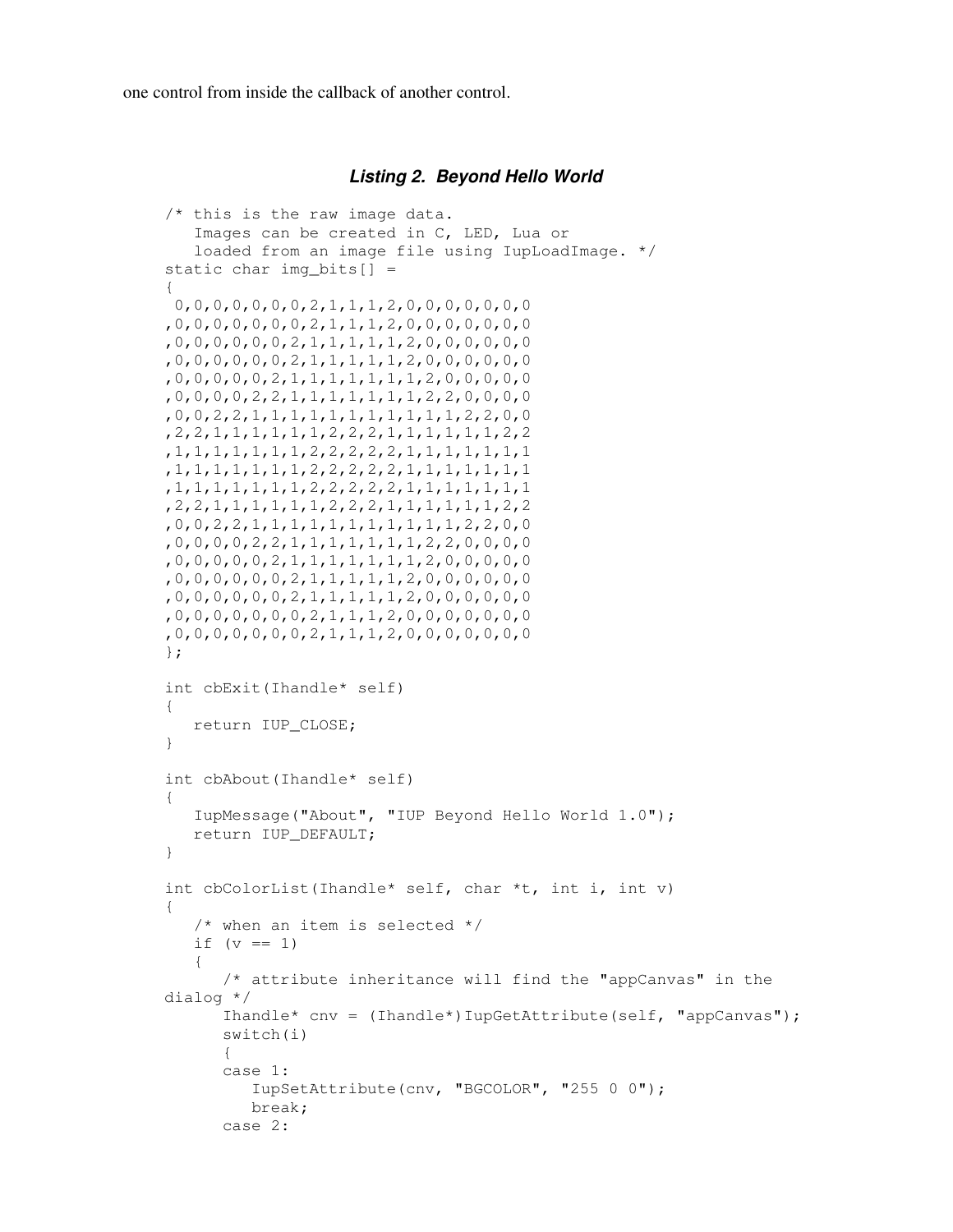```
 IupSetAttribute(cnv, "BGCOLOR", "0 255 0"); 
          break; 
       case 3: 
          IupSetAttribute(cnv, "BGCOLOR", "0 0 255"); 
          break; 
       case 4: 
          IupSetAttribute(cnv, "BGCOLOR", "255 255 255"); 
          break; 
 } 
    } 
    return IUP_DEFAULT; 
} 
int cbReset(Ihandle* self) 
{ 
    Ihandle *lst, *cnv, *lbl; 
    /* attribute inheritance will find the "appCanvas" in the dialog 
*/ 
    cnv = (Ihandle*)IupGetAttribute(self, "appCanvas"); 
    IupSetAttribute(cnv, "BGCOLOR", "255 255 255"); 
    lst = (Ihandle*)IupGetAttribute(self, "appList"); 
    IupSetAttribute(lst, "VALUE", "4"); 
    lbl = (Ihandle*)IupGetAttribute(self, "appLabel"); 
    IupSetAttribute(lbl, "TITLE", ""); 
   return IUP_DEFAULT; 
} 
int cbButton(Ihandle* self, int but, int press, int x, int y, char*
status) 
{ 
    Ihandle* lbl = (Ihandle*)IupGetAttribute(self, "appLabel"); 
    IupSetfAttribute(lbl, "TITLE", "button_cb(%d,%s,%d,%d)", but, 
press?"press":"release", x, y); 
    return IUP_DEFAULT; 
} 
int cbKeyPress(Ihandle *self, int c, int press) 
{ 
    if (press) 
    { 
      Ihandle* lbl = (Ihandle*)IupGetAttribute(self, "appLabel"); 
      IupSetfAttribute(lbl, "TITLE", "keypress_cb(%c)", (char)c); 
    } 
    return IUP_DEFAULT; 
} 
int cbMotion(Ihandle *self, int x, int y, char *r)
{ 
    Ihandle* lbl = (Ihandle*)IupGetAttribute(self, "appLabel"); 
    IupSetfAttribute(lbl, "TITLE", "motion_cb(%d,%d)", x, y); 
    return IUP_DEFAULT; 
} 
int cbShow(Ihandle* self, int v)
```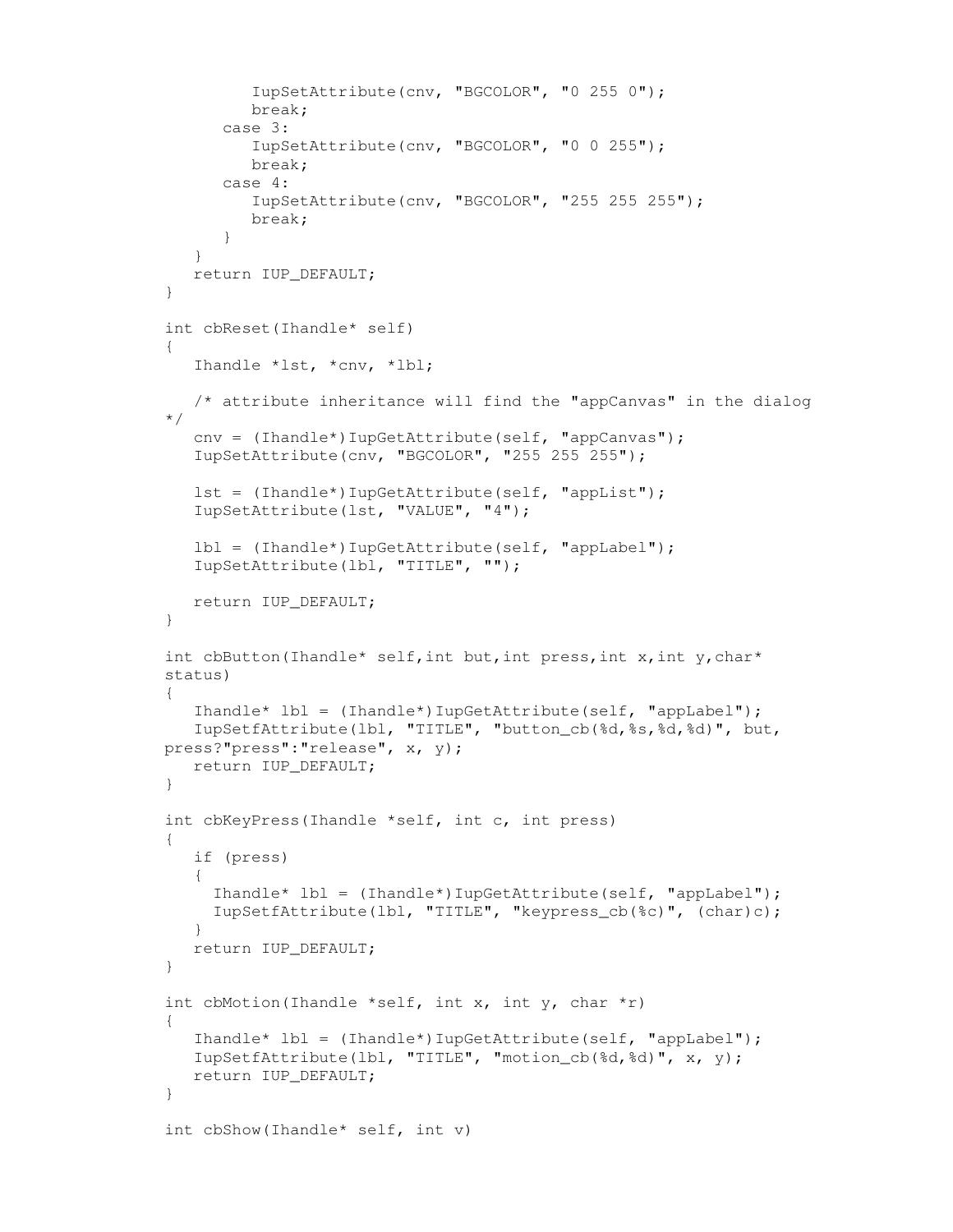```
{ 
    if (v) 
    { 
       Ihandle* lbl = (Ihandle*)IupGetAttribute(self, "appLabel"); 
       IupSetAttribute(lbl, "TITLE", ""); 
       /* removing the callback association, the callback is not 
called. */ 
       IupSetFunction("cbButton", NULL); 
       IupSetFunction("cbMotion", NULL); 
       IupSetFunction("cbKeyPress", NULL); 
       switch (IupGetInt(self, "appToggleId")) 
\{ case 1: 
         IupSetFunction("cbMotion", cbMotion); 
         break; 
       case 2: 
         IupSetFunction("cbButton", cbButton); 
         break; 
       case 3: 
         IupSetFunction("cbKeyPress", cbKeyPress); 
         break; 
 } 
    } 
    return IUP_DEFAULT; 
} 
void appCreateMainDialog(void) 
{ 
    Ihandle *dlg, *mainbx, *cnv, *frm, *lbl, 
             *toolbx, *mnu, *img, *lst; 
   img = TupImage(19, 19, img\_bits); /* The BGCOLOR value indicates that 
       the background color of the button 
       should be used as the color value. */ 
    IupSetAttribute (img, "0", "BGCOLOR"); 
    IupSetAttribute (img, "1", "0 0 0"); 
    IupSetAttribute (img, "2", "255 64 64"); 
   /* the image will be associated with the button using a name */ IupSetHandle ("imgReset", img); 
    mnu = IupMenu( 
       IupSubmenu("File", 
          IupMenu( 
              IupItem("Exit", "cbExit"), 
             NULL)), 
       IupSubmenu("Help", 
          IupMenu( 
              IupItem("About...", "cbAbout"), 
              NULL)), 
       NULL); 
   \frac{*}{*} the menu will be associated with the dialog using a name */ IupSetHandle("mnuMain",mnu); 
    IupSetFunction("cbExit", cbExit); 
    IupSetFunction("cbAbout", cbAbout);
```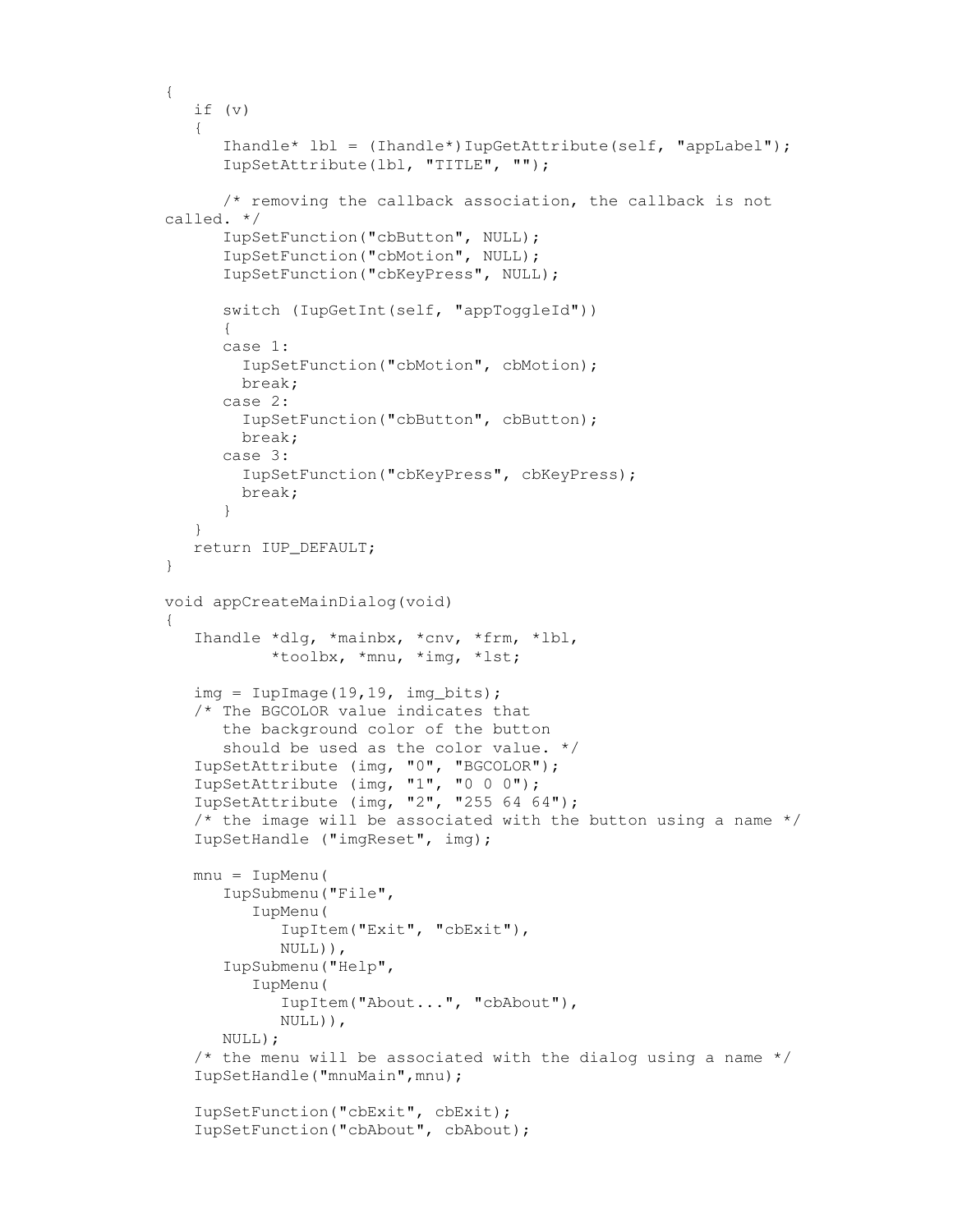```
 /* The IupSetAttributes functions helps to build the layout 
       because it returns the control handle. */ 
   toolbx = IupHbox( IupSetAttributes(IupButton("", "cbReset"), "IMAGE=imgReset, 
EXPAND=NO"), 
       IupSetAttributes(IupButton("About...", "cbAbout"), 
"EXPAND=NO"), 
       IupSetAttributes(IupLabel(""), "SEPARATOR=VERTICAL, 
EXPAND=VERTICAL"), 
       IupSetAttributes(lst = IupList("cbColorList"), "DROPDOWN=YES, 
1=Red, 2=Green, " 
                                                    "3=Blue, 4=White, 
VALUE=4, EXPAND=NO"), 
       IupSetAttributes(lbl = IupLabel(""), "EXPAND=YES"), 
       NULL); 
    IupSetAttribute(toolbx, "ALIGNMENT", "ACENTER");
    /* because the EXPAND attribute is set here 
       it has to be removed from all the child controls 
       that are not to expand. */ 
    IupSetAttribute(toolbx, "EXPAND", "HORIZONTAL");
    IupSetAttribute(toolbx, "GAP", "10"); 
    IupSetFunction("cbReset", cbReset); 
    IupSetFunction("cbColorList", cbColorList); 
    frm = IupFrame( 
       IupRadio( 
          IupVbox( 
             IupSetAttributes(IupToggle("Show Mouse Move", "cbShow"), 
"appToggleId=1"), 
             IupSetAttributes(IupToggle("Show Mouse Button", 
"cbShow"), "appToggleId=2"), 
             IupSetAttributes(IupToggle("Show Keys", "cbShow"), 
"appToggleId=3"), 
             NULL))); 
    IupSetAttribute(frm, "TITLE", "Options"); 
   /* use only one callback for the 3 toggles. */ IupSetFunction("cbShow", cbShow); 
   env = IupCanvas("");
   /* this will be the minimum size of the canvas. */ IupSetAttribute(cnv, "RASTERSIZE", "280x200"); 
    IupSetAttribute(cnv, "BUTTON_CB", "cbButton"); 
    IupSetAttribute(cnv, "MOTION_CB", "cbMotion"); 
    IupSetAttribute(cnv, "KEYPRESS_CB", "cbKeyPress"); 
    IupSetFunction("cbMotion", cbMotion); 
   mainbx = IupVbox( toolbx, 
       IupHbox( 
          cnv, 
          frm, 
          NULL), 
       NULL); 
    IupSetAttribute(mainbx, "MARGIN", "5x5");
```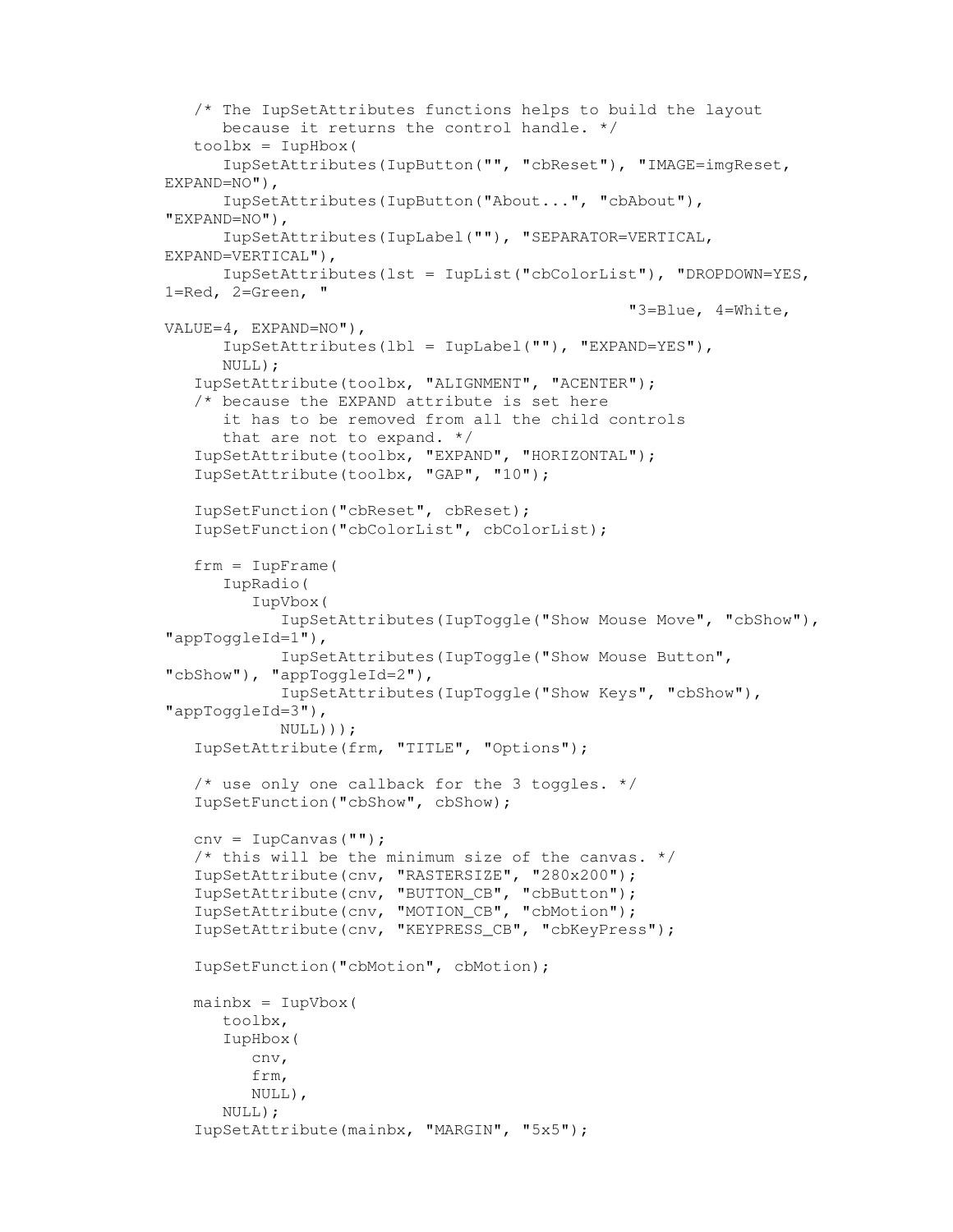```
 IupSetAttribute(mainbx, "GAP", "5"); 
   dlg = IupDialog(mainbx); IupSetAttribute(dlg, "TITLE", "IUP"); 
  IupSetAttribute(dlg, "MENU", "mnuMain");
   /* store some controls as an attribute to retrieve them in the
callbacks */ 
    IupSetAttribute(dlg, "appCanvas", (char*)cnv); 
 IupSetAttribute(dlg, "appList", (char*)lst); 
 IupSetAttribute(dlg, "appLabel", (char*)lbl); 
    IupShow(dlg); 
    IupMainLoop(); 
    IupDestroy(dlg); 
   /* the image can be reused many times,
       but it must be destroyed once. */ 
    IupDestroy(img); 
}
```


**Figure 3. Beyond Hello World** 

# **Additional Controls**

All the standard controls use native controls of the window system, in Microsoft Windows or in Motif. But IUP has also some additional controls that are build on top of IupCanvas, therefore they are drawn and managed by IUP, not by the native system. They are drawn using the Canvas Draw (CD) graphics library. The two most important controls are the IupMatrix and the IupTree. IupMatrix is a very powerful matrix of alphanumeric fields and IupTree is a tree containing nodes of branches or leaves composing a visual hierarchy. To use the additional controls you must initialize the additional library calling IupControlsOpen just after IupOpen.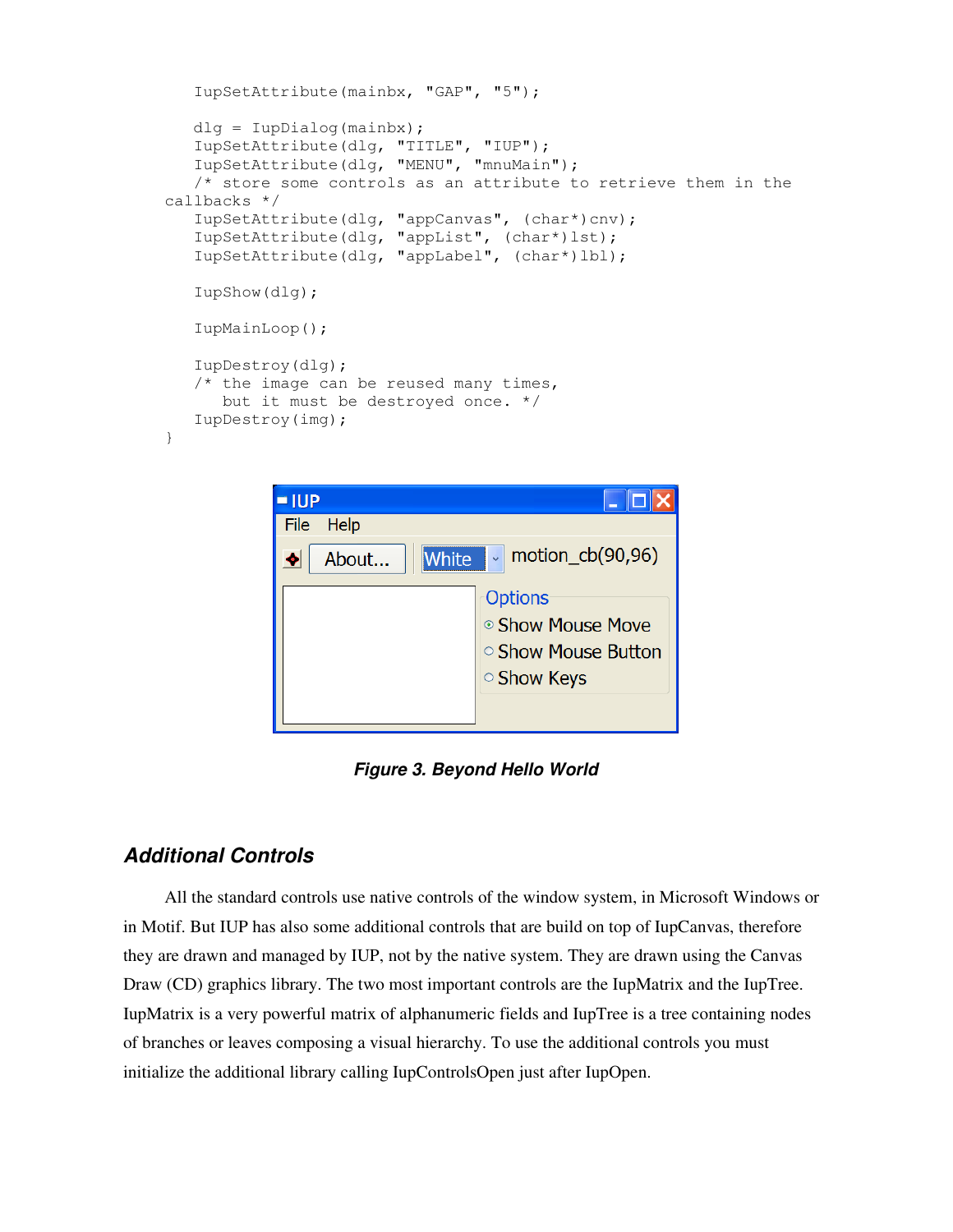## **What's Missing?**

Some years ago there was one major user interface toolkit in UNIX systems, the Open Software Foundation Motif. Nowadays, this is still true for commercial UNIX systems, but for the free software community several toolkits are de-facto standards for user interface construction. The two major toolkits are the GTK+ (basis for the GNOME desktop) and the Qt (basis for the KDE desktop). Since GTK+ is in C, it is perfect to be used for a IUP driver, offering a more "native" look and feel than Motif in Linux. So this is the next big issue for IUP future version.

Some new controls are also planned, like: image lists, HTML viewer, and a 2D graph plot.

# **On the Web**

- IUP A Portable Graphical Interface Toolkit http://www.tecgraf.puc-rio.br/iup/
- CD Canvas Draw, a 2D graphics library http://www.tecgraf.puc-rio.br/cd/
- The Programming Language Lua http://www.lua.org/

### **Final Remarks**

If you consider Portability, Free License and Open Source, Small and Simple API, and Native Look and Feel, then you have the characteristics that make IUP a unique User Interface toolkit. The only toolkit with similar characteristics is wxWidgets. Its API is in C++, it has more controls than IUP, but it can be considered a more complex toolkit.

IUP is in C, is small and powerful. We have a small but very active team and we have many Tecgraf and foreign applications that today use IUP, collaborating for its evolution.

This work was developed at Tecgraf by means of the partnership with PETROBRAS/CENPES.